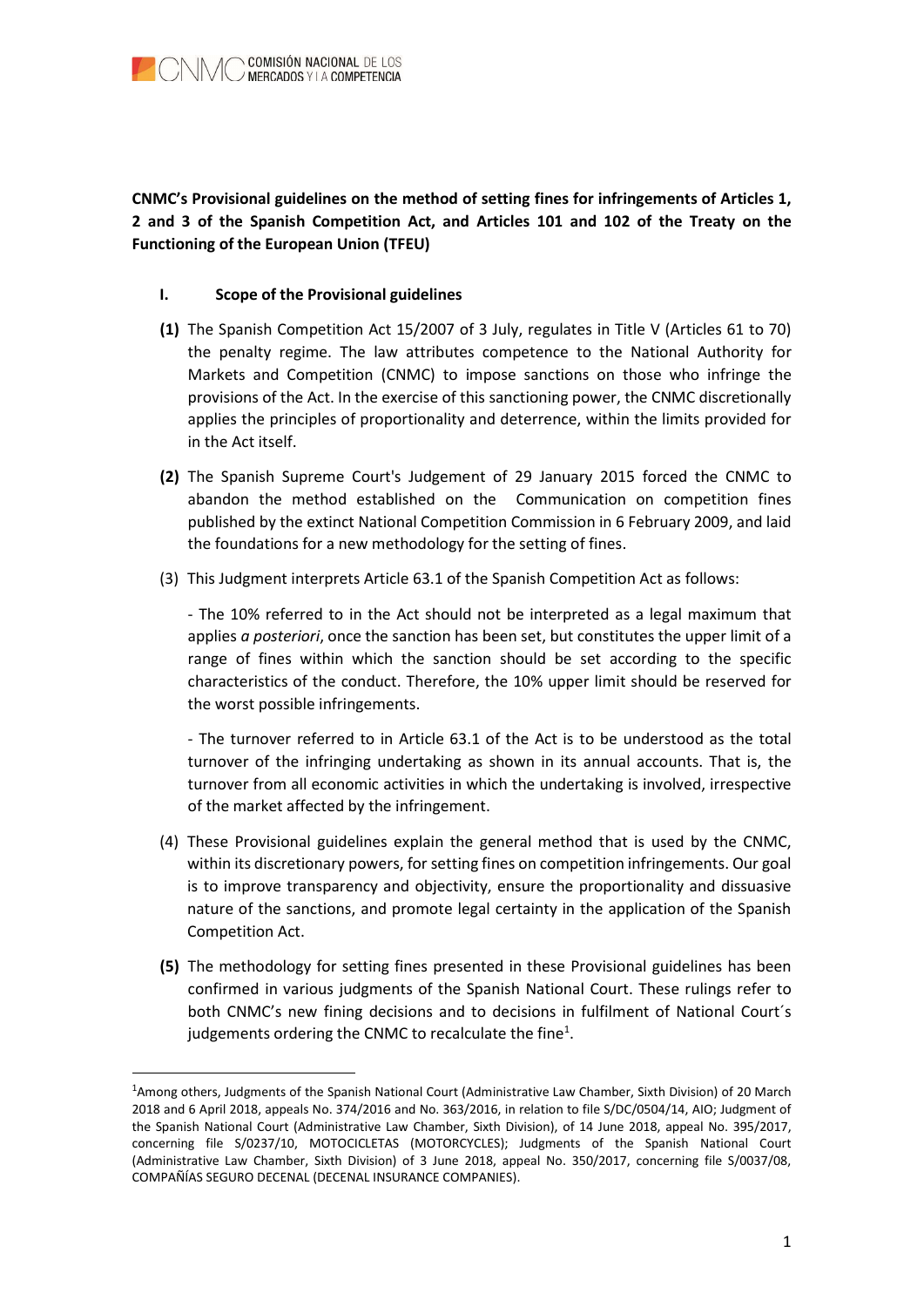

- (6) The Provisional guidelines regarding the setting of fines are applied in most cases. However, when its application is not possible or reasonable, the CNMC might use alternative methods, sufficiently reasoned, to set the fine.
- (7) In any event, these indications apply without prejudice to the rules governing the leniency programme, when applicable, in accordance with Articles 65 and 66 of the Spanish Competition Act, its implementing regulation, and the CNMC's Communication on the Leniency Programme regarding applications for fine exemption and fine reduction.

# II. Fine-setting methodology

## a. Introduction

- (8) The methodology for setting fines for competition law infringements consists of two main steps:
	- 1. First, a general fining rate is set, according to the infringement's overall appraisal, as a percentage of the annual total turnover of the infringing undertaking in the year preceding the fine. The general rate is set within the fine range established in Article 63 of the Spanish Competition Act. Habitually, this general rate represents around 60% of the total fining rate.
	- 2. Secondly, an individual fining rate is set for each undertaking according to the specific characteristics of its unlawful conduct. The individual fining rate accounts for around 40% of the total fining rate.
- (9) The total fining rate is the result of adding the general and the individual fining rates. The monetary fine is the result of multiplying the total fining rate by the total turnover of the company in the business year preceding the fining decision.
- (10) In accordance with the jurisprudence of the Spanish Supreme Court since 29 January 2015, once the total fining rate for each infringing undertaking has been set, a proportionality test is performed to make sure that the corresponding monetary fine is proportional to the actual dimension of the undertaking's infringement (see Section III).

## b. Setting the general fining rate

- (11) The starting point is an initial fining rate, dependent on the type of infringement. This rate is higher for the most harmful offences, i.e. price fixing and market allocation agreements.
- (12) The initial rate is increased or reduced in accordance with objective and subjective legal criteria, established by Article 64 of the Spanish Competition Act, which refer to the overall circumstances of the prohibited conduct, that is, those that are common to all infringing undertakings:
	- 1. The characteristics of the market affected by the infringement (Art. 64.1.a). It involves taking into account the circumstances of the affected market, such as the presence of downstream effects, type of products affected by the infringement, importance of the sector for the economy, or the fact that the prohibited conduct took place in the context of a public bidding and caused damage to the public finances, among others.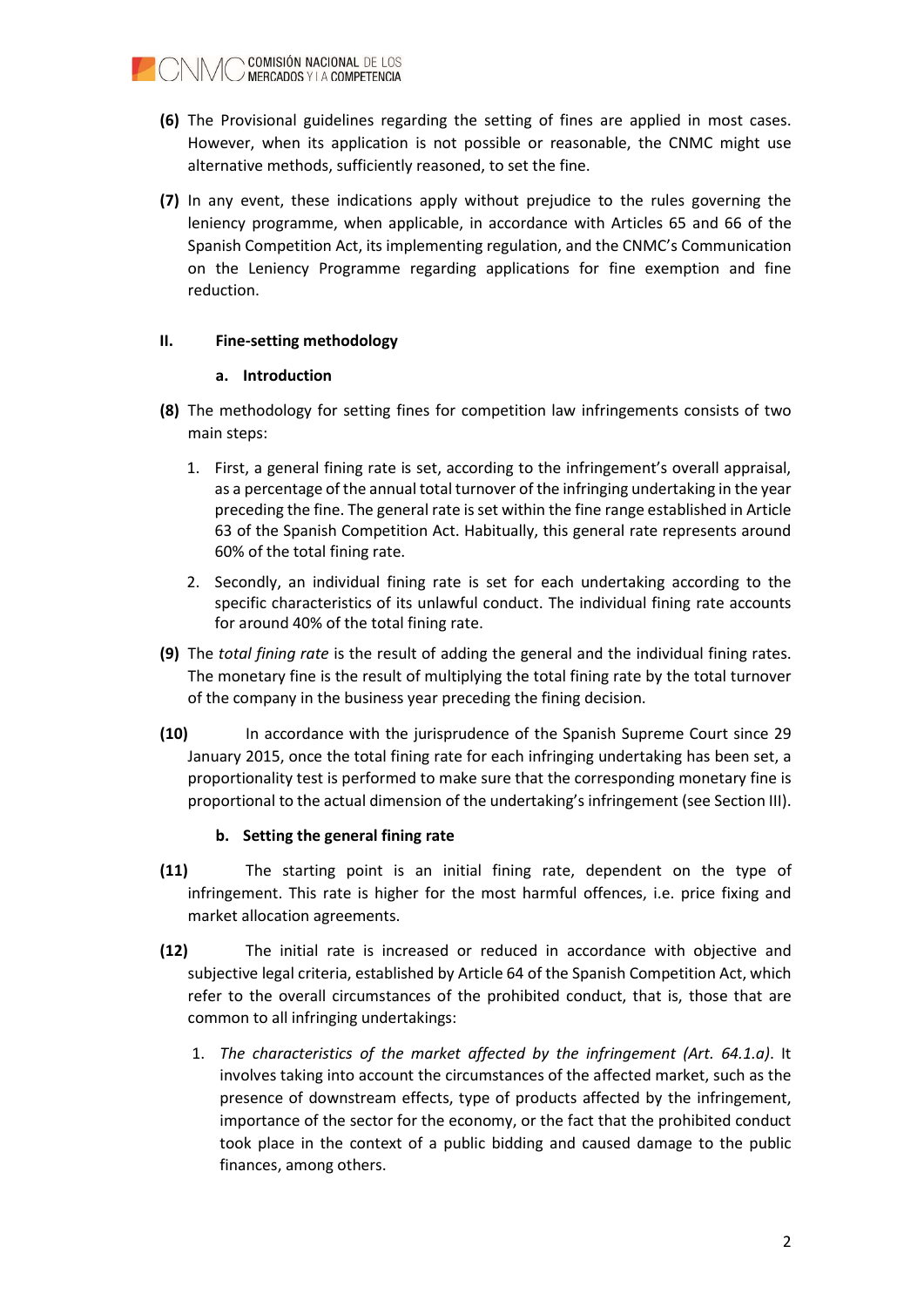

- 2. The market share of the undertaking or undertakings involved (Art. 64.1.b). The higher the joint market share of all infringing undertakings in the relevant market, the higher will be the harm caused, since the consumers will have had less opportunity to use non-infringing alternative suppliers.
- 3. The scope of the infringement (Art. 64.1.c). The initial rate is also modified according to the size of the geographical markets affected by the infringement. A larger affected market would correspond with a higher increase in the initial rate.
- 4. The effect of the infringement on the rights and legitimate interests of the consumers and end users or on other economic operators (Art.64.1.c), and the illicit profits obtained as a consequence of the infringement (Art. 64.1.f).
- 5. The adoption of measures for enforcing or safeguarding the implementation of the unlawful conducts. (Art.64.2.c). It can be identified with one of the aggravating circumstances in the Spanish Competition Act when it applies to all infringing undertakings. If it applies only to some offenders, it is considered when setting the individual fining rate.

## c. Setting the individual fining rate

- (13) To assess the particular illicit conduct of each undertaking, three main criteria are considered:
	- 1. The duration of the infringement (Art. 64.1.d). The duration of the involvement of each company in the prohibited conduct.
	- 2. The dimension of the market affected by the infringement (Art. 64.1.a). The specific share of each infringing undertaking in the affected market turnover (AMT) during the infringement is calculated on the basis of the data supplied by the companies in response to CMNC's request for information. A higher share in total AMT during the infringement implies a higher individual fining rate for that firm.

The above two criteria account for approximately two thirds of the individual fining rate.

- 3. The aggravating and mitigating circumstances which may be present in relation to each of the infringing undertakings (Art. 64.1.g). The aggravating and mitigating factors provided for in Articles 64.2 y 64.3 of the Spanish Competition Act are applied when appropriate.
- (14) In case of infringement of Article 2 of the Spanish Competition Act, where an undertaking has abused its dominant position, the same appraisal criteria are taken into account in a similar way, but without reference to its share in the affected market turnover (AMT).

## III. Final proportionality test

(15) The methodology described in Section II ensures that the total fining rate imposed on each firm is appropriate to the severity and relevant circumstances of the infringement, and to each firm's involvement in it. However, the penalty in euros might be